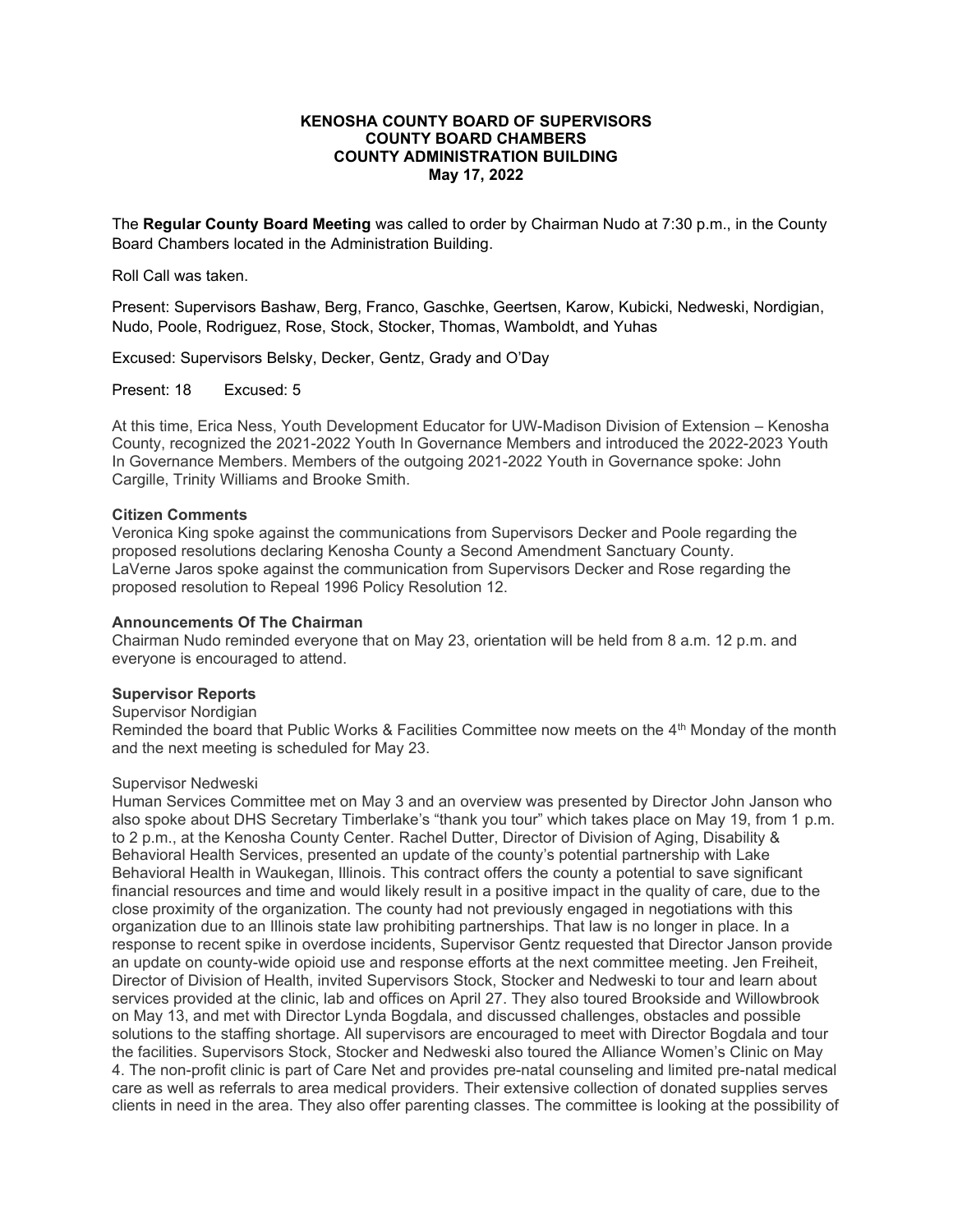increasing community awareness of organizations like this by possibly making their information available to reproductive health patients who utilize services by Kenosha County Public Health. The next meeting is scheduled for June 7, when Director Janson plans to introduce another area of Human Services to the new committee members.

# Supervisor Karow

Planning, Development & Extension Education Committee met on May 11. The following staff presented to the committee: Area Extension Director, Terri Ward; Health and Well-Being Educator, Mary Metten; 4H Coordinator - Alyssa Stearns; Horticulture Outreach Specialist, Vijai Pandian. Director Ward provided a presentation on Wisconsin Idea. She informed the committee of a vacancy for an Agricultural Agent which will focus on small farms and supply chain options for direct market for vegetable growing. The committee voted to elect Supervisor Gaschke to Vice-Chair as Supervisor Kubicki relinquished his position, due to prior commitments. Supervisor Franco was elected as second Vice-Chair. The committee voted on the Youth in Governance Members. Director Ward encouraged the committee members to visit the U.W. Extension website to view the tremendous number of programs and information available. Mary Metten informed the committee of a program called Mental Health First Aid which will meet on June 21, from 8:30 a.m. to 4:30 p.m. Alyssa Stearns indicated she is very new at the position and will be meeting all the organization throughout the county. Vijai Pandian reported that they celebrated Arbor Day and held the tree sale. The Planning and Development portion of the meeting discussed a CSM and a Rezoning, both in Wheatland, with three other items being tabled.

### Supervisor Rodriguez

Judiciary & Law met on May 4 and approved the appointment of Supervisor Laura Belsky to serve as the second Vice-Chair of the Committee. They discussed the Sheriff's population at both campuses and the squad vehicles which were delayed due to shipping demands; which will be retrofitted Explorers, a hybrid vehicle, recommended by Fleet Maintenance. They discussed the Sheriff staff population on the roads today versus twenty years ago – that information will be emailed tonight. The next meeting is scheduled for June 1 and he encouraged anyone interested to attend.

# **COUNTY EXECUTIVE APPOINTMENTS**

1. Chairman Nudo To Serve On The Brookside Board Of Trustees

Chairman Nudo referred County Executive Appointment #1 to Human Services Committee.

2. Supervisor Bashaw To Serve On The Pringle Nature Center Board

Chairman Nudo referred County Executive Appointment #2 to Public Works & Facilities Committee.

3. Brooks Litz To Serve On The Local Emergency Planning Committee

Chairman Nudo referred County Executive Appointment #3 to Judiciary & Law Committee.

# **NEW BUSINESS**

#### **Resolution - One Reading**

1. From Chairman Nudo And The Judiciary & Law Enforcement Committee - A Resolution To Approve The Appointment Of Mark Nordigian To Serve On The Joint Services Board

It was moved by Supervisor Rodriguez, seconded by Supervisor Bashaw to adopt Resolution #1. On a voice vote, motion carried (17-0-1), with Supervisor Nordigian abstaining.

2. From The Judiciary & Law Enforcement And Finance & Administration Committees - A Resolution - 2022 FY21 Grant Award From Homeland Security Wisconsin Emergency Management HS ALERT BOMB Explosive Breaching Training

It was moved by Supervisor Rodriguez, seconded by Supervisor Rose to adopt Resolution #2. On roll call vote (2/3 majority required), motion carried (18-0).